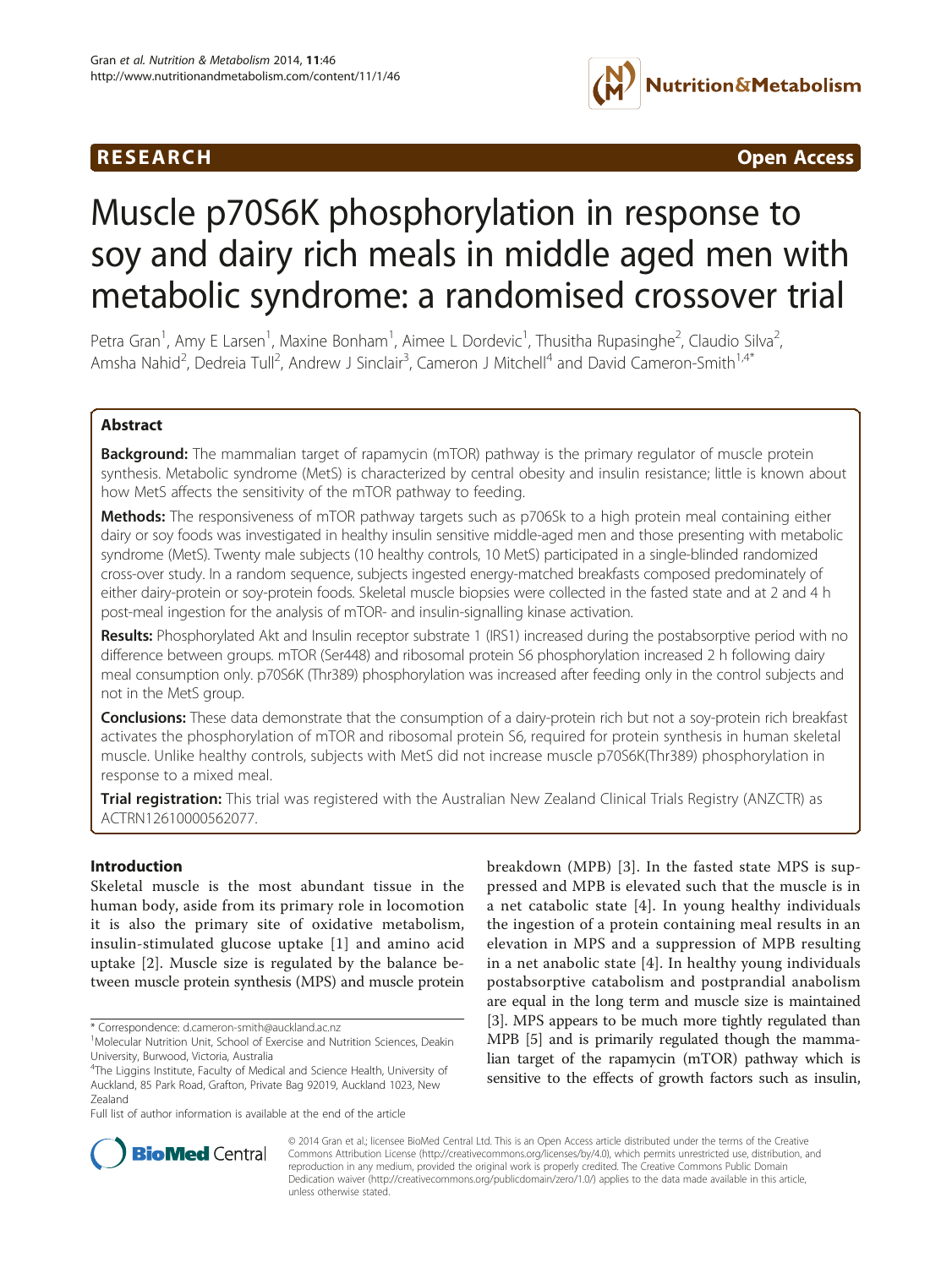nutrients and contraction [[6\]](#page-12-0). The branched chain amino acid (BCAA) leucine has been shown to be the primary nutrient regulator of the mTOR pathway [[7\]](#page-12-0).

The consumption of intact protein or an amino acid mixture containing leucine results in a robust phosphorylation of p70S6 kinase (p70S6K), a downstream target of the mTOR pathway [\[8](#page-12-0)-[10\]](#page-12-0). p70S6K phosphorylation leads to increases in the initiation of protein translation and ultimately MPS. Short term physical inactivity appears to lead to a decreased MPS response to protein feeding; however, changes in the response of the mTOR pathway are less clear [[11-13\]](#page-12-0). In many but not all studies, old age is associated with an 'anabolic resistance' to protein feeding where MPS is not elevated in response to feeding in the elderly. This anabolic resistance appears to be mediated through decreased sensitivity of the mTOR pathway to feeding [[9](#page-12-0),[14\]](#page-12-0). It is unclear if ageing per se is the cause of impaired anabolic signalling or if a decline in physical activity and a different metabolic phenotype are the underlying causes of the observed anabolic signalling deficits.

Many studies have examined the effects of free amino acid or intact protein ingestion on MPS and mTOR signaling [\[9,15](#page-12-0)].

These studies have shown that proteins high in the BCAA leucine result in greater mTOR activation compared with proteins containing less leucine [[8,15-17](#page-12-0)]. Dairy and soy food are sources of dietary protein; because of its greater leucine content, milk protein appears to results in a greater MPS response than soy protein, at least after resistance exercise [\[18\]](#page-12-0). There have been a few recent studies which have examined MPS and mTOR pathway response to the ingestion of mixed macronutrient beverages; however, there is very little research on the ingestion of true mixed meal on activation of the mTOR pathway [[15,19\]](#page-12-0). There is evidence that the addition of fat, carbohydrate and fiber to protein may slow the appearance of amino acids in the blood and thus blunt the anabolic signalling response [\[20-22](#page-12-0)]. There is also evidence that consuming solid food rather than a liquid supplement results in a slower rate of appearance of amino acids in the blood [\[22](#page-12-0)].

Metabolic syndrome (MetS) is a characterized by a cluster of conditions which include central obesity, dyslipidemia, high blood pressure and insulin resistance [[23](#page-12-0)]. There has been little research on MetS and protein metabolism; however, older type 2 diabetics display lower muscle strength, mass, and quality compared to age matched controls [[24\]](#page-12-0). Type 2 diabetics also display an insulin resistance of protein metabolism at the whole body level [\[25\]](#page-12-0). However, they are able to normally activate some members of the mTOR pathway in muscle during a hyperinsulinaemic hyperaminoacidaemic clamp [[26](#page-12-0)]. Little is known about the muscle anabolic

response of those with MetS under more physiological conditions such as mixed meal consumption.

Therefore the objectives of the current study were three fold. Firstly, to determine whether ingestion of a single breakfast meal results in the activation of the mTOR signalling pathway in middle aged men. Secondly, to examine whether meals differing in amino acid composition, yet matched for total energy and macronutrient composition, result in altered mTOR signalling. Lastly, to investigate if middle aged men with MetS display a resistance of anabolic signalling to mixed meal ingestion compared with healthy controls.

## **Methods**

## Subjects

A total of 20 men ( $n = 10$  healthy controls,  $n = 10$  MetS) aged between 40–60 years were recruited from newspaper, poster, and flyer advertisements to participate. Subjects were classified as having MetS based on the International Diabetes Federation criteria [\[27\]](#page-12-0). They had to present with abdominal obesity (waist circumference  $\geq 94$  cm) and two of the following factors: raised serum triglycerides (≥1.7 mmol/l), reduced serum HDL cholesterol (<1.03 mmol/l), impaired fasting glycaemia (fasting plasma glucose ≥5.6 mmol/l) or raised blood pressure (systolic blood pressure ≥130 mmHg or diastolic blood pressure ≥85 mmHg). A cohort of age and height matched healthy controls, without MetS were also included. Subjects were excluded if they showed evidence of acute or chronic inflammatory disease, infectious diseases, cancer, and/or known alcohol consumption (>20 g per day). Subjects with fasting glucose concentrations indicative of T2DM were also excluded along with people on diabetic medications. All experimental procedures were performed in accordance with the Helsinki declaration of 1975 as revised in 1983 and were formally approved by the Deakin University Human Research Ethics Committee (EC-120, 2008). Informed written consent was obtained from each subject before participation in the study and after the nature, purpose, and risks of the study were explained and subjects informed of their right to withdraw from the trial at any stage of the investigation.

#### Experimental design

A controlled crossover single meal study was conducted to examine the postprandial effects to either a dairy or soy meal, with at least four weeks wash out between the study days. Subjects were instructed to abstain from alcohol, caffeine and tobacco on the day proceeding the trial day. On the morning of the trial, subjects presented to the Deakin University clinical laboratory in a fasted state. Upon arrival, they had their height, weight and blood pressure measured. A cannula was inserted in the antecubital vein and a fasting blood sample was collected. Blood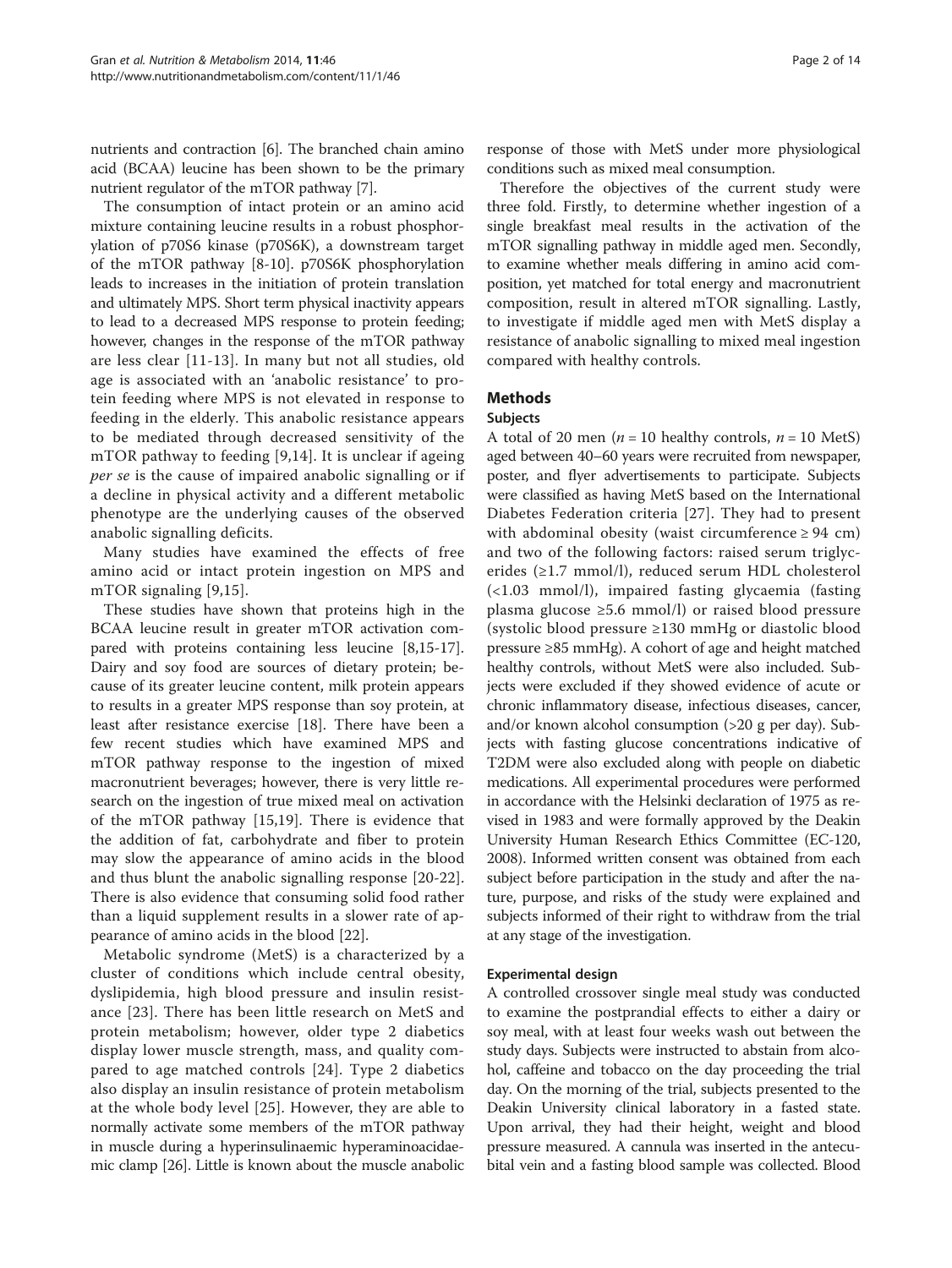<span id="page-2-0"></span>samples were collected 30 min, 60 min, 180 min and 240 min following the test meal for plasma amino acid analysis. Following 30 min of supine resting, a muscle sample was collected from the vastus lateralis under local anesthesia (Xylocaine 1%) by percutaneous needle biopsy technique [[28](#page-12-0)] modified to include suction [\[29](#page-12-0)]. Muscle tissue from each biopsy was immediately frozen and stored in liquid nitrogen for later analysis. Following this, subjects were required to consume a high fat dairy or high fat soy meal within approximately 15 min. The details of the study design and meal have been previously reported [[30](#page-12-0)]. Further muscle samples were collected at 2 h and 4 h post meal ingestion with serial biopsy samples collected at least 2 cm from previous biopsy sites.

#### Test meals

Subjects were randomly assigned to consume either a breakfast meal comprised of dairy-derived protein or void of dairy-derived proteins (replaced with the same level of soy based protein). The interval between the two test meals was at least four weeks. To prevent possible differences between subjects at baseline from their previous meal the night prior to the study day, subjects were provided with a controlled meal for dinner. The meal consisted of a pre-packaged lasagna and fruit yogurt providing a total of 2462 kJ as 20% fat, 18% protein and 62% carbohydrates. Subjects were asked to eat only the provided food and nothing else. The test breakfast meals consisted of cheese, butter, and full cream milk with white bread toast (dairy breakfast) and the second meal contained soy cheese analogue, soy beverage, a soy spread, and white bread toast and contained the same amount of protein (31 g) with similar carbohydrate content (Table 1). As the test meals contained different sources of protein, the amino acid composition also differed (refer to Table 2). Subjects were asked to consume the entire breakfast meal within 15 min.

#### Quantitative amino acid analyses of test meals

Test meals were homogenized and underwent liquid hydrolysis in 6 M HCl at 110°C for 24 h. Following

| Page 3 of 14 |  |  |
|--------------|--|--|
|--------------|--|--|

#### Table 2 Amino acid composition of the test meals

| Amino Acid        | Soy  |          | <b>Dairy</b> |
|-------------------|------|----------|--------------|
|                   |      | mg/g (%) |              |
| Histidine         | 2.1  |          | 2.3          |
| Serine            | 6.7  |          | 6.8          |
| Arginine          | 5.2  |          | 2.8          |
| Glycine           | 7.2  |          | 3.8          |
| Aspartic acid     | 9.5  |          | 6.4          |
| Glutamic acid     | 21.5 |          | 21.6         |
| Threonine         | 4.0  |          | 4.1          |
| Alanine           | 5.9  |          | 4.5          |
| Proline           | 8.1  |          | 11.8         |
| Lysine            | 4.8  |          | 6.2          |
| Tyrosine          | 2.1  |          | 3.0          |
| Methionine        | 1.1  |          | 2.2          |
| Valine            | 5.3  |          | 6.6          |
| Isoleucine        | 4.5  |          | 4.7          |
| Leucine           | 7.8  |          | 9.1          |
| Phenylalanine     | 4.3  |          | 4.0          |
| <b>Total BCAA</b> | 17.6 |          | 20.4         |

hydrolysis, amino acid derivation was conducted using AccQ-Tag reagents as per manufacturer's instructions. Liquid chromatographic analysis was performed on a Waters Acquity UPLC system, equipped with a binary solvent manager, an autosampler, a column heater, a PDA detector, and interfaced to a tandem quadrupole detector at the Australian Proteome Analysis Facility (APAF; Macquarie University, New South Wales, Australia) [\[31\]](#page-12-0).

#### Anthropometric measurements

Weight, height and waist circumference were measured at baseline and upon arrival to the clinical laboratory following an overnight fast on test days. Blood pressure was measured on three occasions using a mercury sphygmomanometer.

|  |  |  |  |  | Table 1 Energy content and macronutrient composition of the high fat meals |
|--|--|--|--|--|----------------------------------------------------------------------------|
|--|--|--|--|--|----------------------------------------------------------------------------|

| Meal         | Composition       | Amount | Total energy (kJ) | Protein (g) | Fat $(g)$ | Carbohydrate (g) | Sodium (mg) |
|--------------|-------------------|--------|-------------------|-------------|-----------|------------------|-------------|
| Soy          | Margarine         | 20q    | 3276              | 31          | 54        | 48               | 1297        |
|              | Full fat soy milk | 300 mL |                   |             |           |                  |             |
|              | Soy cheese        | 100q   |                   |             |           |                  |             |
|              | Bread (white)     | 50q    |                   |             |           |                  |             |
| <b>Dairy</b> | Butter            | 23q    | 3120              | 31          | 54        | 37               | 951         |
|              | Full cream milk   | 300 mL |                   |             |           |                  |             |
|              | Cheese            | 70 g   |                   |             |           |                  |             |
|              | Bread (white)     | 50q    |                   |             |           |                  |             |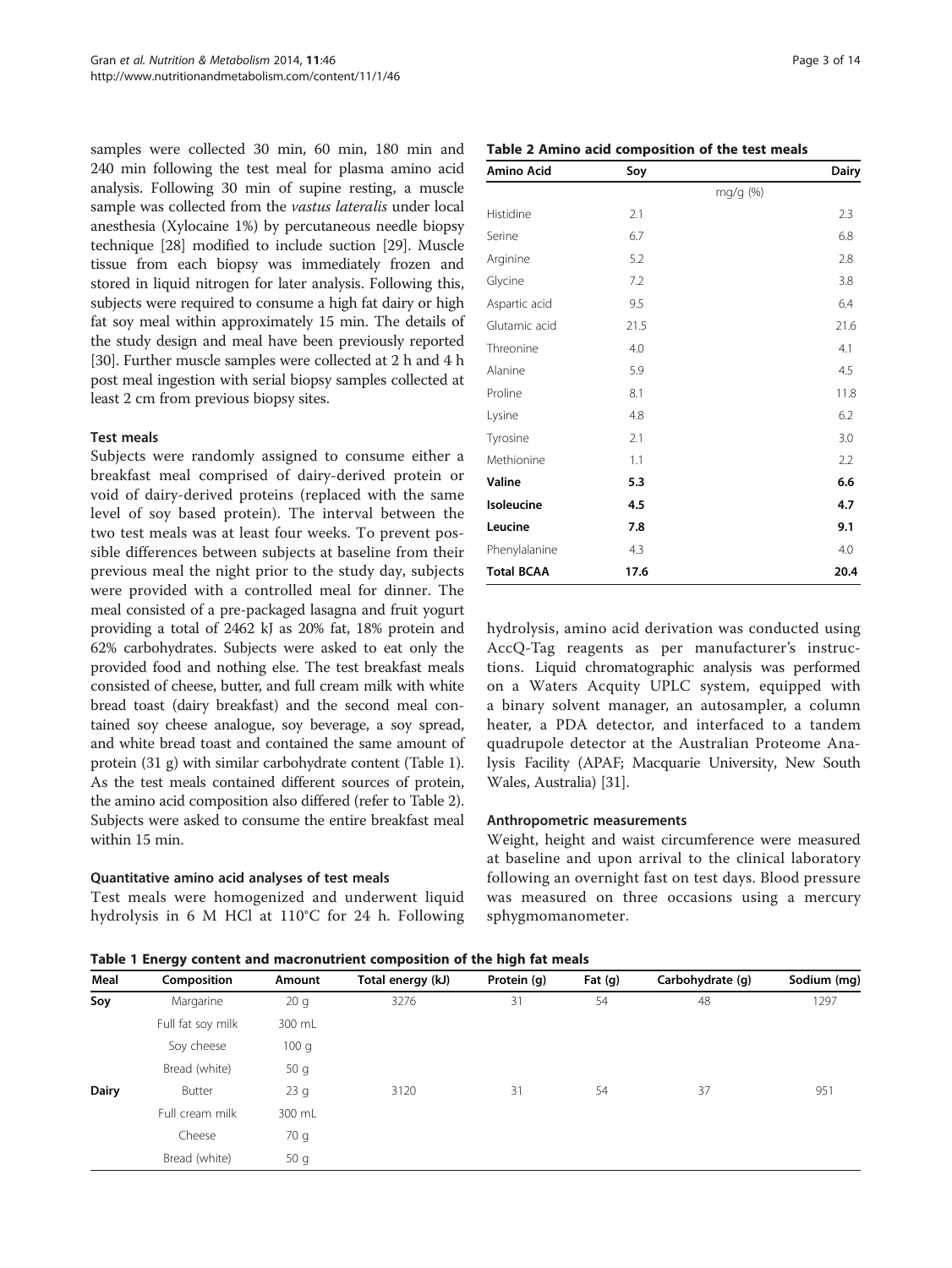#### Biochemical measurements

Venous blood samples were drawn at fasting, 30 min, 60 min, 180 min, and 240 min after consumption of the meal using EDTA tubes. EDTA blood samples were centrifuged at 3000 rpm for 15 min and 300  $\mu$ L of separated plasma removed for subsequent amino acid analysis. Blood samples were also collected in serum tubes, centrifuged at 3000 rpm for 15 min, stood for 30 min at room temperature, and were then supplied to Cabrini Pathology (Cabrini Health, Victoria, Australia) for assessment of insulin and glucose. To estimate insulin resistance, HOMA index was calculated by the formula: HOMA = (fasting plasma insulin in  $\mu$ U/mL  $\times$  fasting plasma glucose in mM)/22.5 [[32](#page-12-0),[33\]](#page-12-0).

#### Plasma amino acids

Quantification of plasma amino acids was carried out by reverse-phase high-performance liquid chromatography (HPLC) with pre-column derivitisation of plasma samples with purified 6-aminoquinolyl-N-hydroxysuccinimidyl carbamate (AQC; School of Botany, University of Melbourne, Victoria, Australia) followed by reversephase HPLC [\[31\]](#page-12-0). Briefly, 50 μL of plasma was incubated with 100 μL of chilled acetonitrile (ACN) to precipitate plasma proteins. Samples were briefly vortexed and centrifuged for 10 min at 0°C before 10 μL of the resulting supernatant was aliquoted into an HPLC vial with glass insert for derivitisation. Seventy microlitres of borate buffer was then added to each sample and subsequently mixed prior to the addition of 20  $\mu$ L of 3 mg/mL (w/v) AQC. Derivitisation reaction occurred with heating at 55°C for 10 min with gentle agitation at 750 rpm. Separation of samples was achieved using an Agilent 1200 Series LC system with a Binary SL pump (Agilent Technologies, California, USA). AQC derivatives were subsequently detected using an Agilent 6460 Triple Quad LC/MS with dynamic MRM detection. All samples were analysed using Agilent Masshunter Quantitative Analysis software, version B.03.02, 2008 (Agilent Technologies). Plasma amino acid concentrations were determined by measuring the absolute area under the curve relative to a standard curve generated using preparations of an internal standard (2-aminobutyric acid; data not shown). All samples from an individual subject were analysed within the same assay in a randomised order.

## Immunoblotting

Approximately 30 mg of muscle was homogenized, in lysis buffer (pH 7.0) containing 20 mM Tris–HCl, 5 mM EDTA, 10 mM Na-pyrophosphate, 100 mM NaF, 2 mM Na3VO4, 1% Igepal, 10 g/mL Aprotinin, 10 g/mL Leupeptin, 3 mM Benzamidine and 1 mM PMSF.

The homogenate was rotated for 1 h at 4°C and subsequently centrifuged at 14,000 rpm for 15 min with the

resulting supernatant collected into a fresh tube. Protein concentrations were determined using a BCA Protein Assay (Pierce, Thermo Scientific, New South Wales, Australia) with bovine serum albumin (BSA) as a standard. Muscle homogenate was then denatured in loading buffer containing dithiothreitol (DTT) and separated by sodium dodecyl sulphate-polyacrylamide gel electrophoresis (SDS-PAGE). Proteins were then transferred onto nitrocellulose membrane and blocked at room temperature using 5% BSA (Sigma-Aldrich) in tris buffered saline with 0.1% (v/v) Tween-20 (TBST; Sigma-Aldrich). Membranes were incubated overnight with antibodies in 5% BSA at 4°C. Expression of signalling kinases was determined using primary antibodies (1:1,000) specific for  $IRS1<sup>Tyr612</sup>$ , Akt<sup>Ser473</sup>, mTOR<sup>Ser2448</sup>, p70S6K<sup>Thr389</sup>, and ribosomal S6Ser240/244 (Cell Signaling). Membranes were subsequently washed and then incubated with anti-rabbit HRPconjugated secondary antibody (1:1000; Calbiochem) for 1 h at room temperature. Following this, membranes were washed repeatedly as before, and proteins visualized using enhanced chemiluminescence (Perkin-Elmer, Queensland, Australia) on a Kodak 4000MM Image Station (Kodak, New York, USA) using a CCD camera. Membranes were stripped using Restore Western Blot Stripping buffer<sup>™</sup> (Quantum Scientific, Victoria, Australia) and then subsequently reprobed for total mTOR, total p70S6K, and total eIF4G proteins to verify the relative amount of analyzed proteins. Band density was quantified using Kodak imaging software version 4.5.0 (Kodak); each phosphorylated protein was normalized to its respective total protein.

#### Statistical analysis

Statistical analysis was performed using SPSS version 20 for Windows (SPSS Inc.). Data are reported as means ± standard error of the mean (SEM). Paired Students t-test with Bonferroni adjustment was used to determine significance of between group differences at baseline. A two-way analysis of variance (ANOVA) with group (control, MetS) and meal (dairy, soy) as factors was used to test for BCAA area under the curve (AUC) difference. Differences in all other variables were tested using a three-way ANOVA with group (control, MetS) and meal (dairy, soy) as between subject factors and time as a within subject factor. The Holm-Sidak post hoc method was used to compare pair wise differences when interactions were present. A probability level of <0.05 was adopted throughout to determine statistical significance.

#### Results

#### Amino acid composition of test meals

There were slight differences in the relative abundances of each amino acid between the soy and dairy meal (Table [2](#page-2-0)). Leucine concentration was 1.2-fold higher in the dairy meal compared to the soy meal. Similarly, the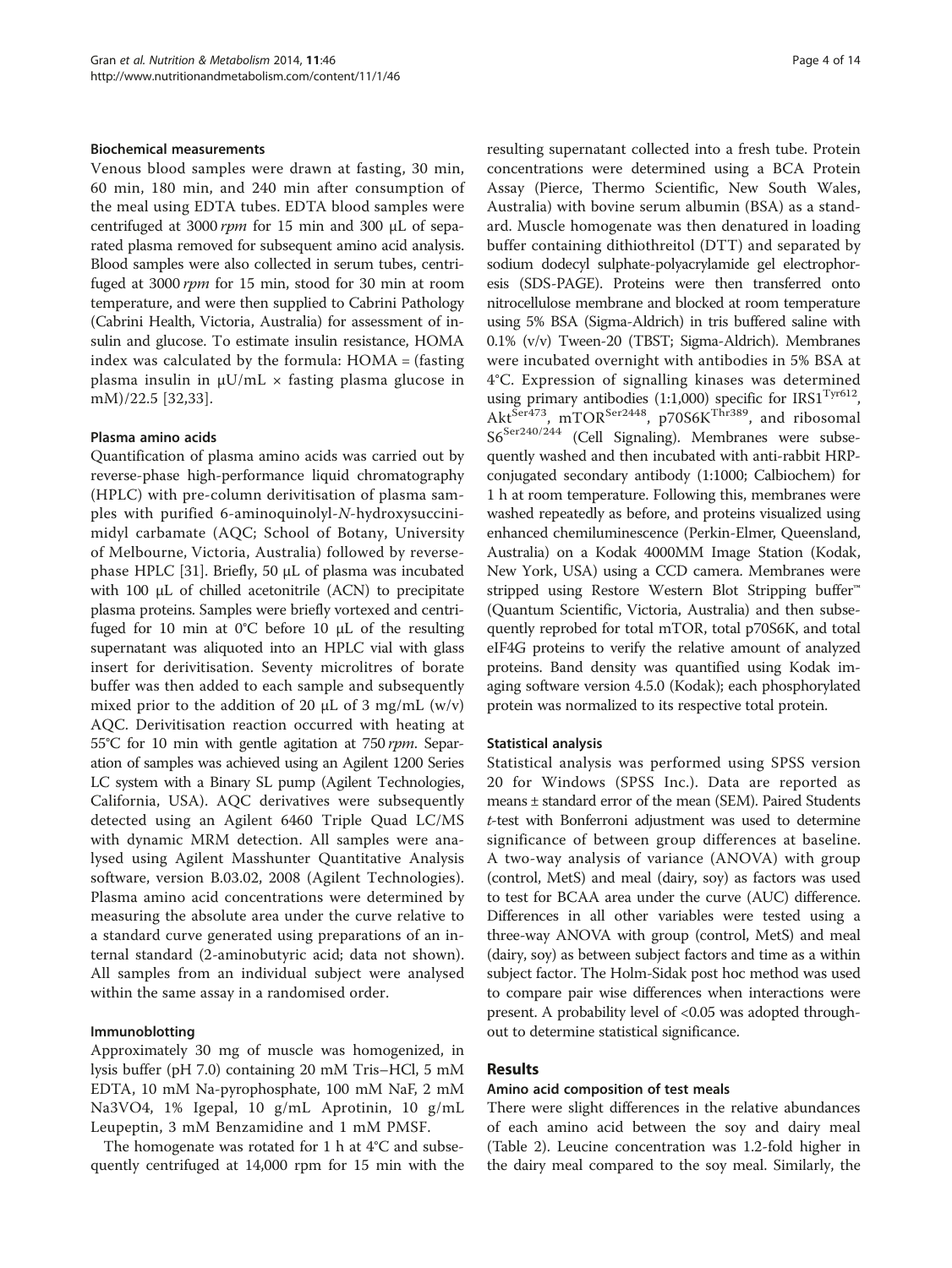

total BCAA content of the dairy meal was 1.2-fold greater than the soy meal yet matched for total protein.

## Plasma concentrations of insulin and glucose

Baseline plasma insulin concentrations were not different between the alternate meal days within each group. Glucose concentration (Figure 1A) did not differ between

groups at baseline; however, there was a group X time interaction  $(P < 0.001)$  such that plasma glucose was elevated above baseline in the MetS group at 60 min after the meal and was below baseline at the same time point in the healthy control group irrespective of meal. Fasting blood insulin concentrations were significantly greater in the MetS subjects compared with their healthy control counterparts  $(9.6 \pm 0.1$  and  $6.1 \pm 0.5$  respectively;  $P < 0.01$ ; Table 3). There was a group main effect  $(P = 0.005)$  and group X time  $(P = 0.027)$  interaction in plasma insulin concentration such that insulin concentration was greater in the MetS subjects at every time point with the exception of 120 min; the difference was largest at 60 min after consumption of the meal (Figure 1B). Furthermore, subjects presenting with MetS appeared to be less insulin sensitive (i.e. more insulin resistant) than the healthy control subjects. The homeostasis model of assessment (HOMA) index was 1.8-fold higher in MetS subjects compared with the healthy controls  $(P < 0.01$ ; Table 3). There were no meal effects (glucose:  $P = 0.49$ , insulin:  $P = 0.066$ ) or meal X time interactions (glucose:  $P = 0.49$ , insulin:  $P = 0.51$ ).

## Plasma concentrations of amino acids

In order to elucidate differences in the plasma amino acid profile after consumption of a single mixed meal, plasma amino acid concentrations were measured at 0, 30, 60, 180, and 240 min in both healthy control and MetS subjects. Table [4](#page-5-0) (control) and Table [5](#page-6-0) (MetS) show the plasma concentrations over time of all the individual amino acids which could be resolved with the HPLC. Total plasma amino acid concentration did not differ between groups but did differ between meals (meal X time,  $P = 0.047$ ); greater total amino acid concentration was observed 180 min after the dairy meal compared with the soy meal. Figure [2A](#page-7-0) shows the plasma BCAA (leucine, isoleucine, valine) response to the dairy and soy meals in control and MetS subjects. BCAAs followed the same pattern as total amino acids such that there was a greater BCAA concentration following the dairy meal at 180 min post ingestion compared to the soy meal

|  |  | Table 3 Baseline characteristics and physiological measures <sup>1</sup> |  |  |  |
|--|--|--------------------------------------------------------------------------|--|--|--|
|--|--|--------------------------------------------------------------------------|--|--|--|

|                          | Healthy $n = 10$ | Metabolic syndrome $n = 10$ | P value |
|--------------------------|------------------|-----------------------------|---------|
| Age (years)              | $51.2 \pm 1.4$   | $53.1 \pm 1.5$              | 0.359   |
| Weight (kg)              | $83.1 \pm 1.9$   | $102.2 \pm 5.5$             | 0.004   |
| BMI ( $kg/m2$ )          | $26.6 \pm 0.8$   | $33.5 \pm 1.9$              | 0.003   |
| Waist circumference (cm) | $93.6 \pm 2.3$   | $111.9 \pm 3.8$             | 0.000   |
| HOMA index               | $1.4 \pm 0.1$    | $2.5 \pm 0.3$               | 0.007   |
| Fasting insulin (µUI/mL) | $6.1 \pm 0.5$    | $9.6 \pm 1.0$               | 0.005   |
| Fasting glucose (mg/dL)  | $5.1 \pm 0.1$    | $5.9 \pm 0.4$               | 0.101   |

 $<sup>7</sup>$  All results presented as means  $\pm$  SEM.</sup>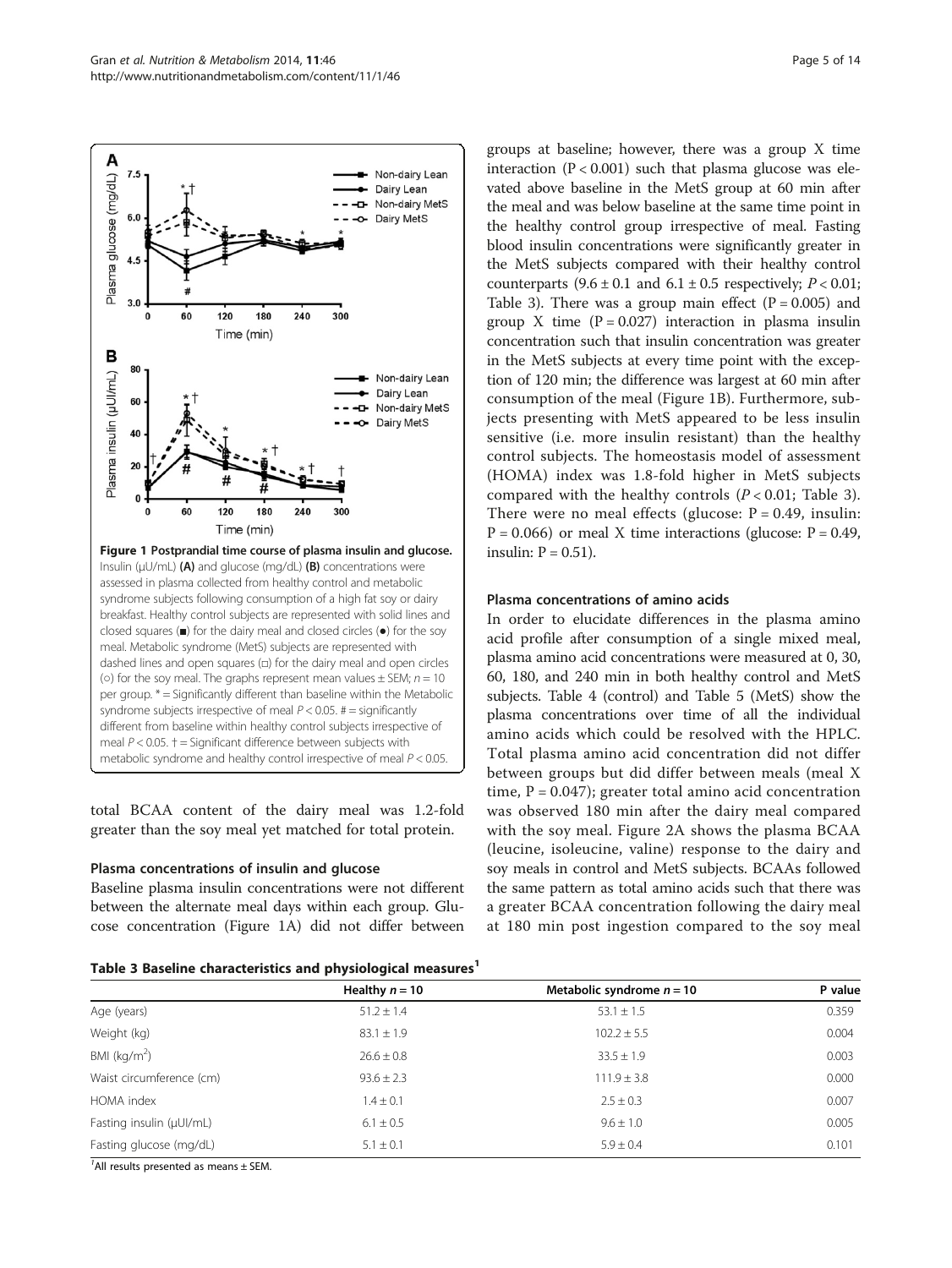|                                |                  |                  | Soy $(n=10)$        |                  |                  |                  | Dairy $(n = 10)$  |                    |                     |                   |  |
|--------------------------------|------------------|------------------|---------------------|------------------|------------------|------------------|-------------------|--------------------|---------------------|-------------------|--|
|                                | Time (min)       |                  |                     |                  |                  |                  |                   |                    |                     |                   |  |
|                                | 0                | 30               | 60                  | 180              | 240              | $\mathbf 0$      | 30                | 60                 | 180                 | 240               |  |
|                                |                  |                  |                     |                  |                  | $\mu$ mol/L      |                   |                    |                     |                   |  |
| Arginine                       | $11.0 \pm 1.0$   | $14.6 \pm 2.3$   | $13.0 \pm 1.1$      | $10.7 \pm 0.8$   | $10.3 \pm 1.4$   | $9.6 \pm 0.9$    | $9.3 \pm 0.5$     | $10.7 \pm 0.9$     | $11.3 \pm 1.5$      | $8.5 \pm 0.8*$    |  |
| Asparagine                     | $7.9 \pm 1.0$    | $9.8 \pm 0.6$    | $9.9 \pm 0.5$       | $7.5 \pm 0.4$    | $6.7 \pm 0.6$    | $7.0 \pm 0.5$    | $7.1 \pm 0.5$     | $8.4 \pm 1.0$      | $8.5 \pm 0.8$       | $6.5 \pm 0.5$     |  |
| Serine                         | $15.8 \pm 2.0$   | $17.1 \pm 1.5$   | $16.9 \pm 1.1$      | $14.1 \pm 0.8$   | $11.0 \pm 0.5$   | $14.1 \pm 1.5$   | $13.4 \pm 1.2$    | $16.4 \pm 1.7$     | $16.4 \pm 1.4$      | $13.8 \pm 0.9$    |  |
| Glutamine                      | $95.3 \pm 2.4$   | $101.7 \pm 3.9$  | $108.2 \pm 2.2$ **  | $105.0 \pm 6.4$  | $96.9 \pm 4.4$   | $104.9 \pm 6.2$  | $96.7 \pm 3.7$    | $111.0 \pm 6.8$    | $121.8 \pm 9.1$     | $105.0 \pm 5.4$   |  |
| <b>Taurine</b>                 | $10.2 \pm 0.8$   | $9.9 \pm 1.0$    | $10.2 \pm 1.2$      | $9.3 \pm 1.3$    | $10.5 \pm 1.2$   | $10.8 \pm 1.1$   | $7.6 \pm 0.4***$  | $8.5 \pm 1.0$      | $9.8 \pm 0.9$       | $9.6 \pm 0.8$     |  |
| Glycine                        | $43.4 \pm 2.1$   | $48.0 \pm 3.0$   | $47.5 \pm 2.0$      | $46.5 \pm 4.4$   | $37.6 \pm 2.9$   | $47.5 \pm 2.7$   | $37.6 \pm 2.3*$   | $42.3 \pm 3.2$     | $43.8 \pm 3.4$      | $37.2 \pm 1.6***$ |  |
| Proline                        | $73.3 \pm 4.7$   | $86.1 \pm 4.7*$  | $93.6 \pm 4.8***$   | $82.3 \pm 4.2$   | $75.5 \pm 3.9$   | $69.6 \pm 3.5$   | $81.5 \pm 3.7$    | $91.0 \pm 4.2*$    | $112.6 \pm 7.6***$  | $92.5 \pm 3.3$ ** |  |
| Lysine                         | $20.3 \pm 2.5$   | $21.7 \pm 2.8$   | $20.6 \pm 1.5$      | $18.5 \pm 2.5$   | $18.1 \pm 2.5$   | $17.4 \pm 2.2$   | $18.1 \pm 1.6$    | $22.3 \pm 1.9$     | $21.8 \pm 3.2$      | $17.5 \pm 2.2$    |  |
| Valine                         | $92.5 \pm 7.0$   | $98.0 \pm 4.5*$  | $102.6 \pm 4.4*$    | $91.4 \pm 4.4$   | $84.6 \pm 5.2$   | $89.1 \pm 6.0$   | $89.9 \pm 5.0*$   | $110.3 \pm 7.5*$   | $119.3 \pm 6.3$ **  | $103.4 \pm 5.5*$  |  |
| Isoleucine                     | $35.0 \pm 3.1$   | $46.5 \pm 3.3$   | $47.3 \pm 2.9*$     | $39.4 \pm 2.5$   | $36.9 \pm 2.5$   | $31.3 \pm 2.5$   | $39.0 \pm 2.6***$ | $46.7 \pm 3.5*$    | $48.1 \pm 3.0*$     | $36.6 \pm 1.8$    |  |
| Leucine                        | $80.3 \pm 6.2$   | $92.2 \pm 5.0$   | $91.9 \pm 4.5$      | $74.8 \pm 3.7$   | $68.4 \pm 4.2$   | $72.0 \pm 4.9$   | $84.6 \pm 4.8***$ | $101.0 \pm 7.3$    | $103.7 \pm 6.0*$    | $83.9 \pm 5.3$    |  |
| ΣΒΣΑΑ                          | $206.2 \pm 17.3$ | $236.7 \pm 16.3$ | $241.7 \pm 16.9***$ | $205.5 \pm 15.3$ | $190.0 \pm 14.0$ | $192.4 \pm 17.2$ | $228.8 \pm 17.1$  | $257.9 \pm 19.8$ * | $265.4 \pm 20.4*$   | $226.1 \pm 19.1*$ |  |
| $\Sigma$ Total AA <sup>2</sup> | $545.5 \pm 52.9$ | $577.0 \pm 28.9$ | $597.3 \pm 20.6$    | $526.5 \pm 25.8$ | $486.6 \pm 28.8$ | $505.8 \pm 29.0$ | $527.5 \pm 28.9$  | $597.5 \pm 37.1*$  | $658.2 \pm 38.7***$ | $540.5 \pm 24.0*$ |  |

<span id="page-5-0"></span>Table 4 Time course changes in plasma concentrations of selected amino acids in healthy controls<sup>1</sup>

<sup>7</sup> Means which are statistically different from baseline (0 min) for each meal are indicated by: \*  $P < 0.05$ , \*\*  $P < 0.01$ .<br><sup>2</sup>Total AA: sum of maasurable amino acide

<sup>2</sup>Total AA: sum of measurable amino acids.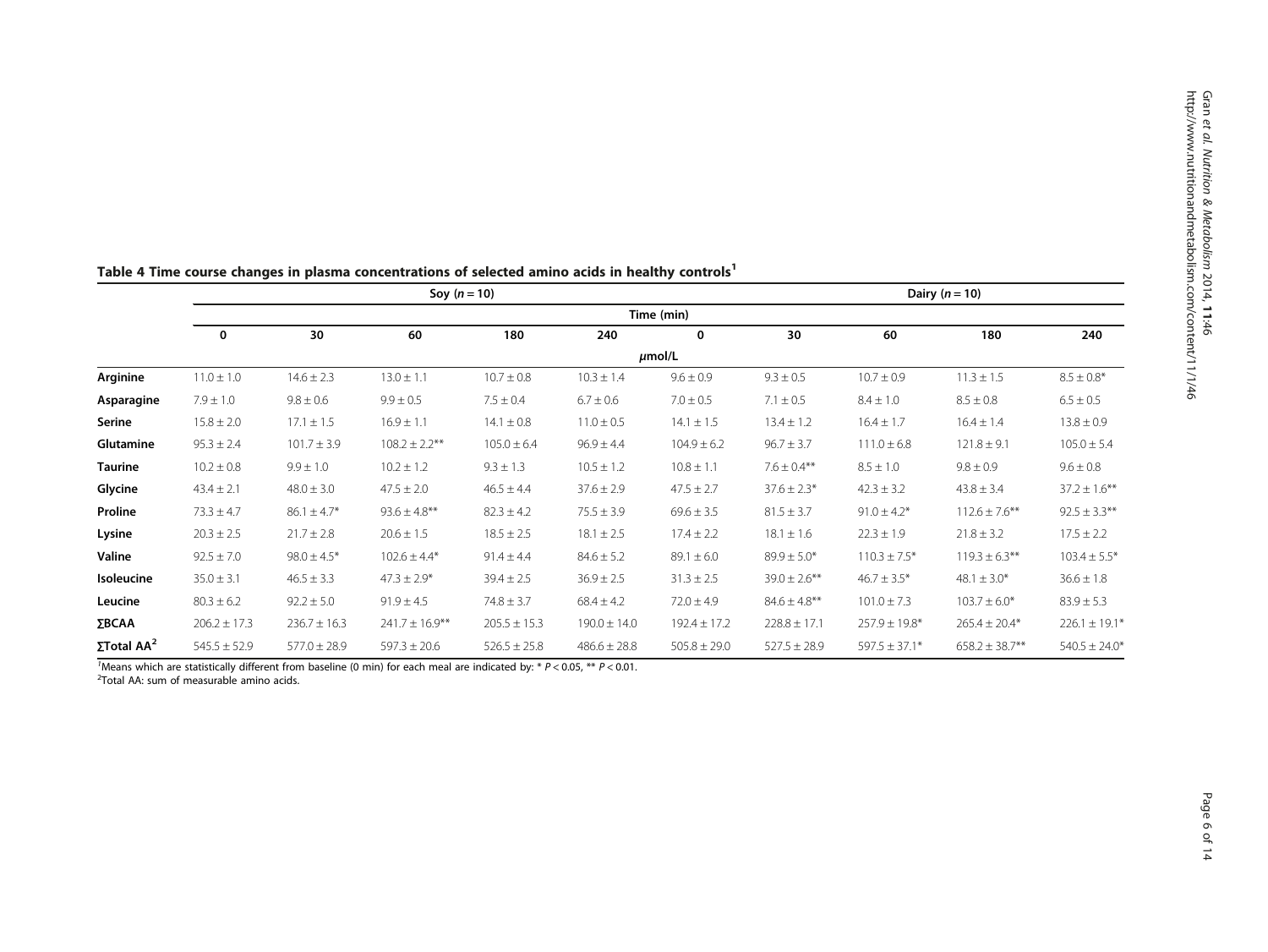Gran et al.

|                                |                  |                     | Soy $(n = 10)$      |                   |                   |                  |                    | Dairy $(n = 10)$    |                     |                               |
|--------------------------------|------------------|---------------------|---------------------|-------------------|-------------------|------------------|--------------------|---------------------|---------------------|-------------------------------|
|                                | Time (min)       |                     |                     |                   |                   |                  |                    |                     |                     |                               |
|                                | 0                | 30                  | 60                  | 180               | 240               | 0                | 30                 | 60                  | 180                 | 240                           |
|                                |                  |                     |                     |                   |                   | $\mu$ mol/L      |                    |                     |                     |                               |
| Arginine                       | $8.7 \pm 0.7$    | $11.3 \pm 0.8***$   | $11.9 \pm 1.0***$   | $9.3 \pm 0.9$     | $8.5 \pm 0.8$     | $8.6 \pm 0.4$    | $9.6 \pm 0.5$      | $10.5 \pm 0.7*$     | $8.9 \pm 0.6$       | $7.7 \pm 0.4$                 |
| Asparagine                     | $6.3 \pm 0.8$    | $8.7 \pm 0.8$ **    | $8.4 \pm 0.8***$    | $6.4 \pm 0.4$     | $6.3 \pm 0.5$     | $6.3 \pm 0.4$    | $7.2 \pm 0.5$      | $8.0 \pm 0.4$ **    | $6.6 \pm 0.4$       | $5.9 \pm 0.2$                 |
| Serine                         | $12.9 \pm 1.7$   | $13.3 \pm 0.8$      | $15.2 \pm 1.5$      | $12.3 \pm 1.6$    | $11.5 \pm 1.1$    | $13.3 \pm 1.4$   | $15.4 \pm 1.4$     | $15.8 \pm 1.4***$   | $13.8 \pm 1.4$      | $12.7 \pm 1.4$                |
| Glutamine                      | $99.5 \pm 7.0$   | $90.9 \pm 7.4*$     | $95.6 \pm 6.7$      | $89.6 \pm 4.1*$   | $94.3 \pm 4.8$    | $99.7 \pm 6.4$   | $95.7 \pm 6.5$     | $103.1 \pm 4.7$     | $102.7 \pm 6.5$     | $103.4 \pm 7.0$               |
| <b>Taurine</b>                 | $8.6 \pm 0.8$    | $7.7 \pm 0.5$       | $8.0 \pm 0.6$       | $8.5 \pm 0.6$     | $8.6 \pm 0.5$     | $8.8 \pm 0.5$    | $7.4 \pm 0.3*$     | $8.3 \pm 0.3$       | $8.3 \pm 0.5$       | $8.2 \pm 0.4$                 |
| Glycine                        | $36.7 \pm 3.6$   | $36.6 \pm 3.4$      | $37.4 \pm 3.5$      | $33.4 \pm 2.5*$   | $37.1 \pm 4.8*$   | $40.2 \pm 3.8$   | $35.8 \pm 2.2$     | $38.5 \pm 2.5$      | $34.5 \pm 2.5***$   | $32.9 \pm 2.4*$               |
| Proline                        | $65.8 \pm 3.8$   | $79.6 \pm 5.5***$   | $86.7 \pm 7.8***$   | $74.6 \pm 4.6***$ | $74.4 \pm 6.3$    | $68.5 \pm 3.8$   | $83.2 \pm 5.0*$    | $101.6 \pm 5.8***$  | $99.4 \pm 5.9***$   | $88.1 \pm 5.9***$             |
| Lysine                         | $16.6 \pm 1.7$   | $19.6 \pm 2.5$      | $19.4 \pm 2.4$      | $15.6 \pm 2.3$    | $16.8 \pm 2.0$    | $15.1 \pm 1.1$   | $20.5 \pm 2.4*$    | $18.6 \pm 1.6***$   | $19.8 \pm 2.9$      | $18.0 \pm 2.1$                |
| Valine                         | $99.0 \pm 7.2$   | $108.0 \pm 6.5***$  | $109.4 \pm 7.6*$    | $95.3 \pm 6.3$    | $93.2 \pm 4.4$    | $88.9 \pm 4.7$   | $101.3 \pm 4.9*$   | $112.2 \pm 4.0***$  | $111.1 \pm 6.6$ **  | $103.4 \pm 5.1***$            |
| Isoleucine                     | $35.4 \pm 2.6$   | $47.6 \pm 2.6$ **   | $47.8 \pm 3.1***$   | $38.4 \pm 2.4$    | $36.5 \pm 1.7$    | $31.7 \pm 2.1$   | $44.4 \pm 2.8***$  | $47.7 \pm 2.2$ **   | $43.0 \pm 3.2$ **   | $38.2 \pm 3.1*$               |
| Leucine                        | $78.2 \pm 4.9$   | $98.3 \pm 4.4***$   | $93.7 \pm 4.8***$   | $72.2 \pm 3.6*$   | $68.8 \pm 2.6*$   | $70.4 \pm 4.9$   | $100.6 \pm 4.3$ ** | $103.5 \pm 2.2$ **  | $90.4 \pm 5.8***$   | $83.8 \pm 4.8*$               |
| <b>ΣΒCAA</b>                   | $212.6 \pm 18.7$ | $253.9 \pm 18.7*$   | $251.0 \pm 18.5*$   | $205.9 \pm 16.5$  | $242.4 \pm 21.1$  | $196.2 \pm 17.8$ | $243.1 \pm 18.4$   | $264.8 \pm 20.4*$   | $247.6 \pm 20.4*$   | $224.0 \pm 19.2$ <sup>*</sup> |
| $\Sigma$ Total AA <sup>2</sup> | $538.0 \pm 62.8$ | $585.7 \pm 56.9***$ | $605.4 \pm 69.1***$ | $515.6 \pm 51.1$  | $527.2 \pm 125.8$ | $489.0 \pm 24.3$ | $546.5 \pm 24.7$   | $602.4 \pm 21.5***$ | $569.7 \pm 31.1***$ | $527.2 \pm 32.5$              |

## <span id="page-6-0"></span>Table 5 Time course changes in plasma concentrations of selected amino acids in subjects with metabolic syndrome<sup>1</sup>

<sup>7</sup> Means which are statistically different from baseline (0 min) for each meal are indicated by;  $* P < 0.05$ ,  $* P < 0.01$ .<br><sup>2</sup>Total AA: sum of maasurable amino acide

<sup>2</sup>Total AA: sum of measurable amino acids.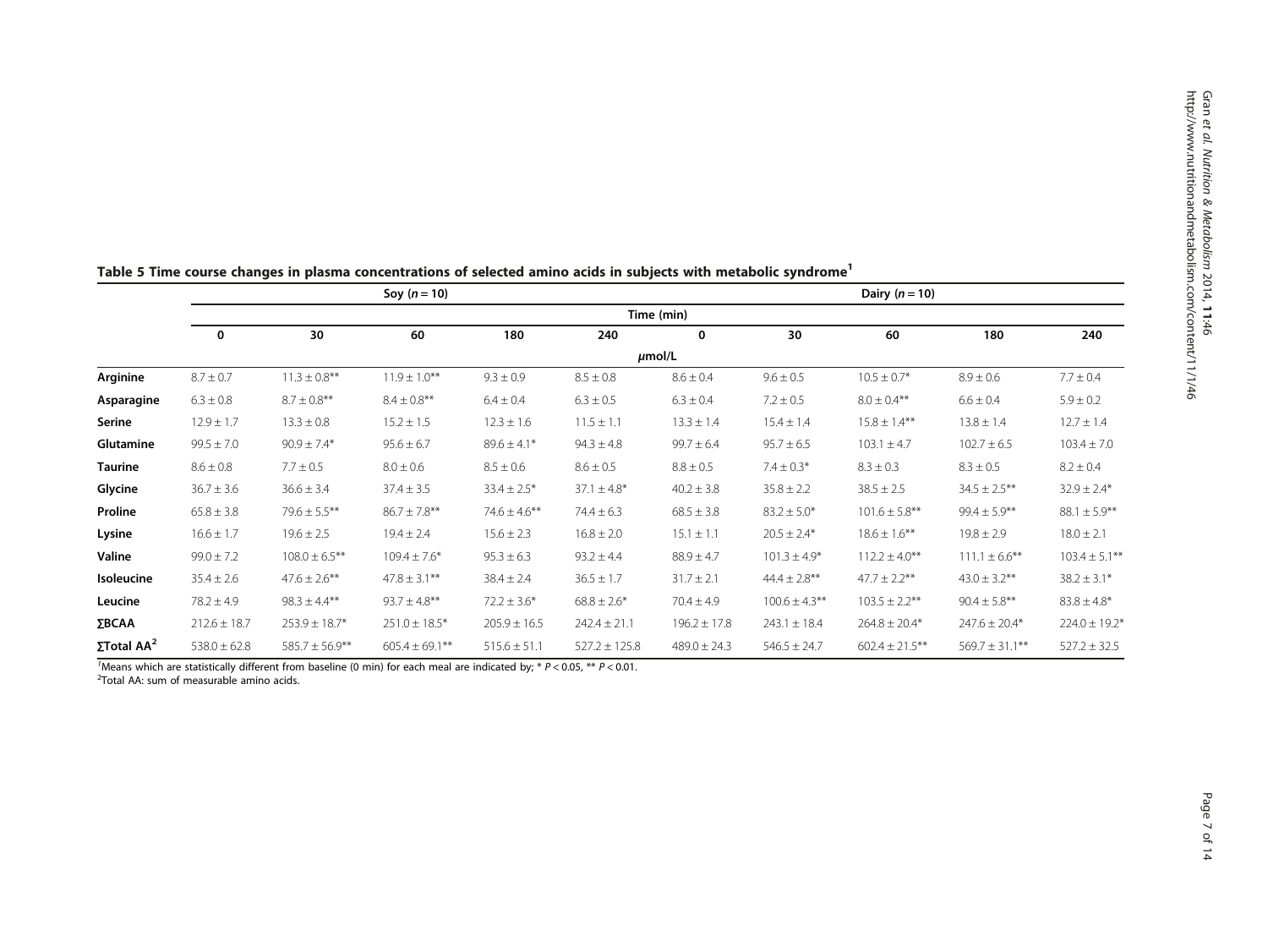irrespective of group (meal X time,  $P = 0.047$ ). A greater AUC for BCAAs was observed following the dairy meal compared with the soy meal irrespective of subject group (P < 0.001; Figure 2B).

## Protein phosphorylation

In order to delineate whether individuals exhibiting metabolic dysregulation have impaired insulin signalling, the phosphorylation response of IRS1 to both a mixed dairy and soy meal was investigated. There were no group, or meal effects or interactions however, a main effect for time was observed  $(P = 0.008)$ . Collapsed across all groups and conditions IRS1 phosphorylation on Tyr612 was

increased  $\sim$ 2-fold at 2 h and  $\sim$ 1.6-fold at 4 h post meal consumption (Figure [3](#page-8-0)A). There was a trend ( $P = 0.07$ ) for less phosphorylation in the healthy control group 2 h post consumption of the soy meal compared with the other conditions.

Given that mTOR-mediated anabolic signaling may also occur via insulin stimulation, activation of the upstream mediator, Akt, was examined (Figure [3B](#page-8-0)). Similarly to IRS1 there were no significant group or meal effects or interactions; however, there was a main effect for time  $(P = 0.006)$ . Irrespective of group or meal, Akt protein phosphorylation on Ser473 was increased at 2 h post meal consumption and to a lesser extent at 4 h post meal consumption.

<span id="page-7-0"></span>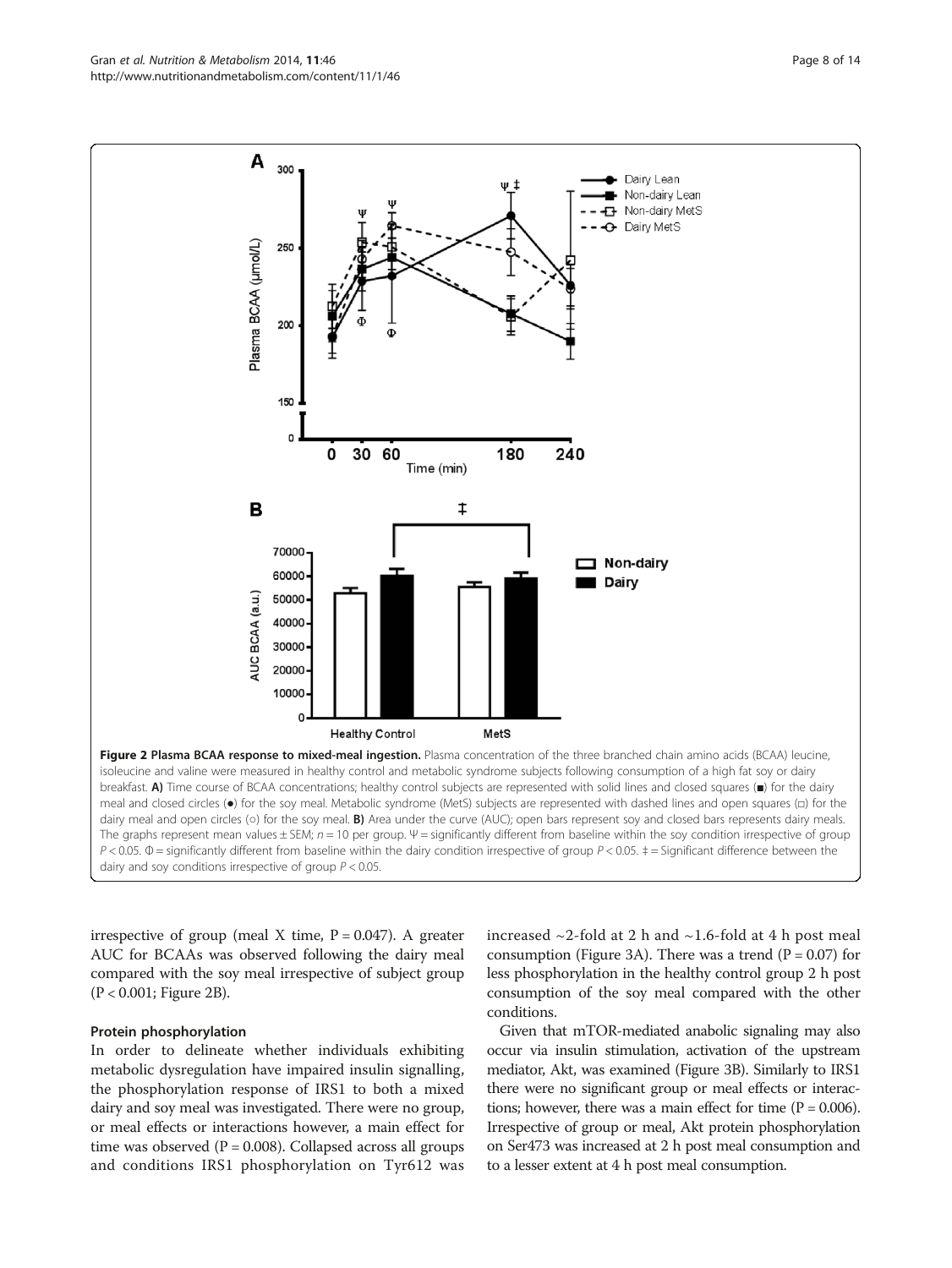<span id="page-8-0"></span>

In order to determine whether dairy-derived proteins can elicit greater mTOR activation in human skeletal muscle tissue, mTOR phosphorylation was evaluated. A main effect for time  $(P = 0.005)$  was observed as well as a meal effect  $(P = 0.05)$  and a trend towards a meal X time interaction ( $P = 0.072$ ). Because the fold change in each group and condition was equalled at rest the group effect was indicative of an interaction even though the meal X time term in the ANOVA was only a trend. Post hoc analysis revealed in elevation in mTOR Ser2448 phosphorylation at 2 h only following the dairy meal irrespective of group (Figure [4A](#page-9-0)). No group effect (P = 0.81) or group X time interaction (P = 0.75) was observed.

To confirm that greater mTOR activation leads to increased protein translation, activation of the downstream kinase, p70S6K, was measured (Figure [4](#page-9-0)B). A time X group interaction ( $P = 0.046$ ) revealed that p70S6K phosphorylation on Thr389 was increased only in the healthy controls and not in the MetS group. No meal  $(P = 0.28)$  or meal X time interactions were observed  $(P = 0.36)$ . This finding indicates an anabolic resistance to mixed meal consumption in the MetS group compared to controls.

Expression of phosphorylated ribosomal protein S6 kinase on Ser240/244 was elevated 2 h and 4 h following consumption of the dairy meal in both the MetS and control groups (meal X time interaction,  $P = 0.013$ ). There was no elevation in ribosomal protein S6 kinase phosphorylation following the consumption of the soy meal. There was no group ( $P = 0.39$ ) effect or group X time interaction ( $P = 0.54$ ). Representative western blots for each of the tested proteins are shown in Figure [5.](#page-10-0)

## **Discussion**

The primary finding of the present study is that obese middle-aged men with metabolic syndrome but without overt type 2 diabetes show impairment in anabolic signalling following the consumption of  $\sim$ 30 g of protein in the context of a mixed-meal. This impairment was evidenced by a lack of p70S6K activation at 2 and 4 hours after mixed-meal consumption compared to healthy control subjects. No differences between subjects with MetS and healthy controls were observed in the activation of ribosomal protein S6 which is also a downstream target within the mTOR pathway. S6 activation and mTOR Ser2448 activation were greater following the ingestion of the dairy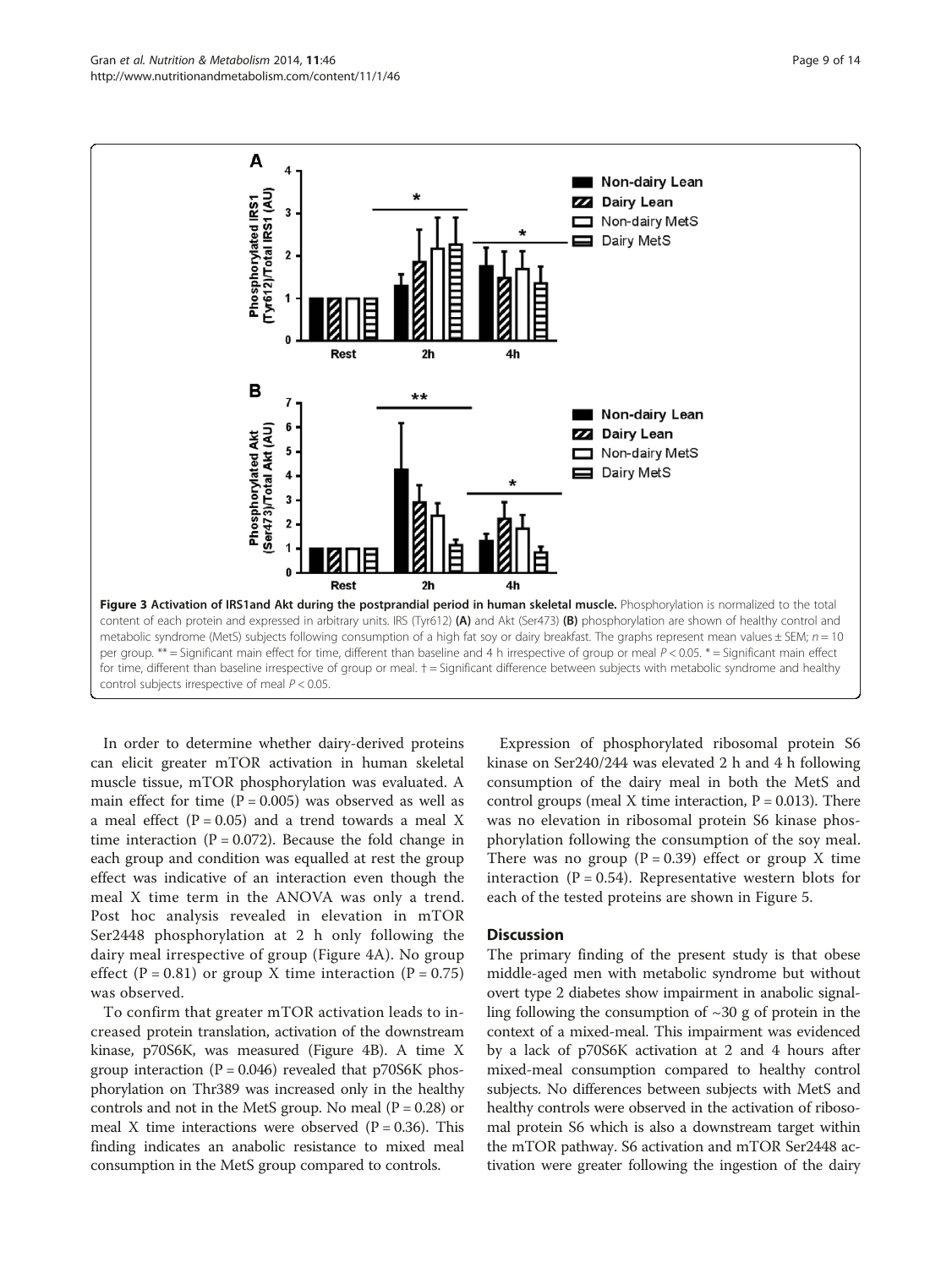meal compared with the soy meal suggesting that the more sustained levels of BCAAs in the plasma following consumption of the dairy meal may result in a greater anabolic stimulus than the soy meal.

We report that when matched for total protein, fat, and similar in carbohydrate content dairy and soy based meal result in very similar blood glucose and insulin responses but that the dairy meal results in a more sustained BCAA concentration in the plasma and a larger

BCAA AUC. The more sustained BCAA response is likely a result of the greater BCAA content in dairy meal and a slower release from the gut. Despite not being overtly diabetic the MetS group displayed a much larger insulin response and slightly greater glucose response to both meals compared with the control subjects. This in combination with the difference in HOMA at baseline indicates large divergence in insulin sensitivity between groups. Notwithstanding the observed differences

<span id="page-9-0"></span>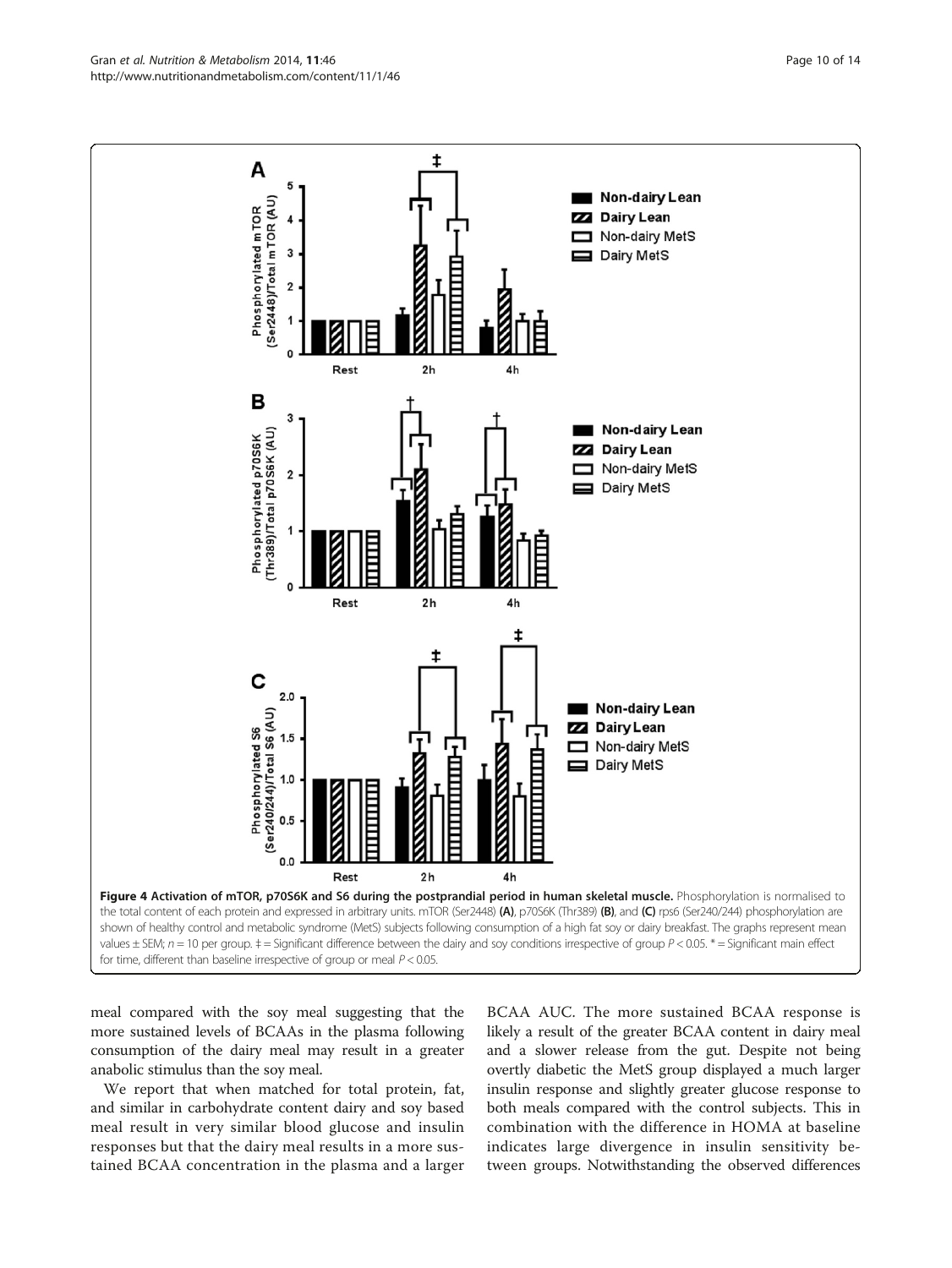<span id="page-10-0"></span>

in insulin sensitivity between MetS and controls, there were no significant differences in IRS1 or Akt phosphorylation after the consumption of either meal in either controls or MetS. Previous work has shown that type 2 diabetics display an insulin resistance to amino acid infusion [[25](#page-12-0)]; however, in this study a mixed-meal does not appear to impair anabolic insulin signalling in the muscle of middle age men with MetS. It seems unlikely that insulin insensitivity is responsible for the observed downstream signalling deficit in the MetS group. However, it is possible that the addition of more subjects would have resulted in significant differences in Akt or IRS1 phosphorylation between controls and MetS. At 2 h post meal Akt phosphorylation was ~ two fold higher and IRS1 was  $\sim$  two fold lower in the controls compared to the MetS.

P70S6K is the primary readout used to assess the activity of the mTOR pathway [\[6,34\]](#page-12-0); the lack of change in P70S6K phosphorylation after mixed-meal consumption in men with MetS is similar to the anabolic resistance induced by periods of inactivity [[11,12](#page-12-0)] and is observed in older adults [[9,14](#page-12-0)]. Although protein synthesis was not directly measured in this study signalling deficits have been shown to underlie ageing induced anabolic resistance [\[9](#page-12-0)]. In the current study we did not measure physical activity or physical fitness; however, it is likely that the MetS subjects were less physically active and fit

than the controls [[35](#page-12-0)]. Recent work in obese older adults has shown an insensitivity of MPS to a mixed macronutrient beverage ingestion which is transiently reversed by energy deficit and weight loss; however, the anabolic sensitivity was lost once subjects returned to their normal unsupervised diet despite maintained weight loss [[36](#page-12-0)]. A possible mechanism which could underlie this anabolic resistance may be higher baseline resting phosphorylation of mTOR pathway components such as p70S6K [[37\]](#page-12-0). This could be due to a constant nutrient excess in obese subjects [[38](#page-12-0),[39\]](#page-12-0). Other studies have shown higher levels of BCAAs in the obese even under fasting conditions [\[40](#page-12-0)]; however, we did not replicate this finding. Katta et al. (2009) showed diminished activation of Akt/mTOR kinases, including p70S6K, within the skeletal muscle of obese compared to lean rats following a contractile stimulus [[41\]](#page-12-0). Conversely, similar rates of protein synthesis were observed in the skeletal muscle of T2DM and control subjects following administration of a high-energy clamp [\[42\]](#page-12-0). However, Nilsson et al. (2010) have demonstrated that while cytosolic and myofibrillar proteins exhibit similar rates of protein synthesis in obese and lean rats, synthesis of mitochondrial proteins is blunted in the obese group [[43](#page-13-0)]. Collectively with the aforementioned studies, the current data suggests that perhaps metabolic disease results in a divergent anabolic response in skeletal muscle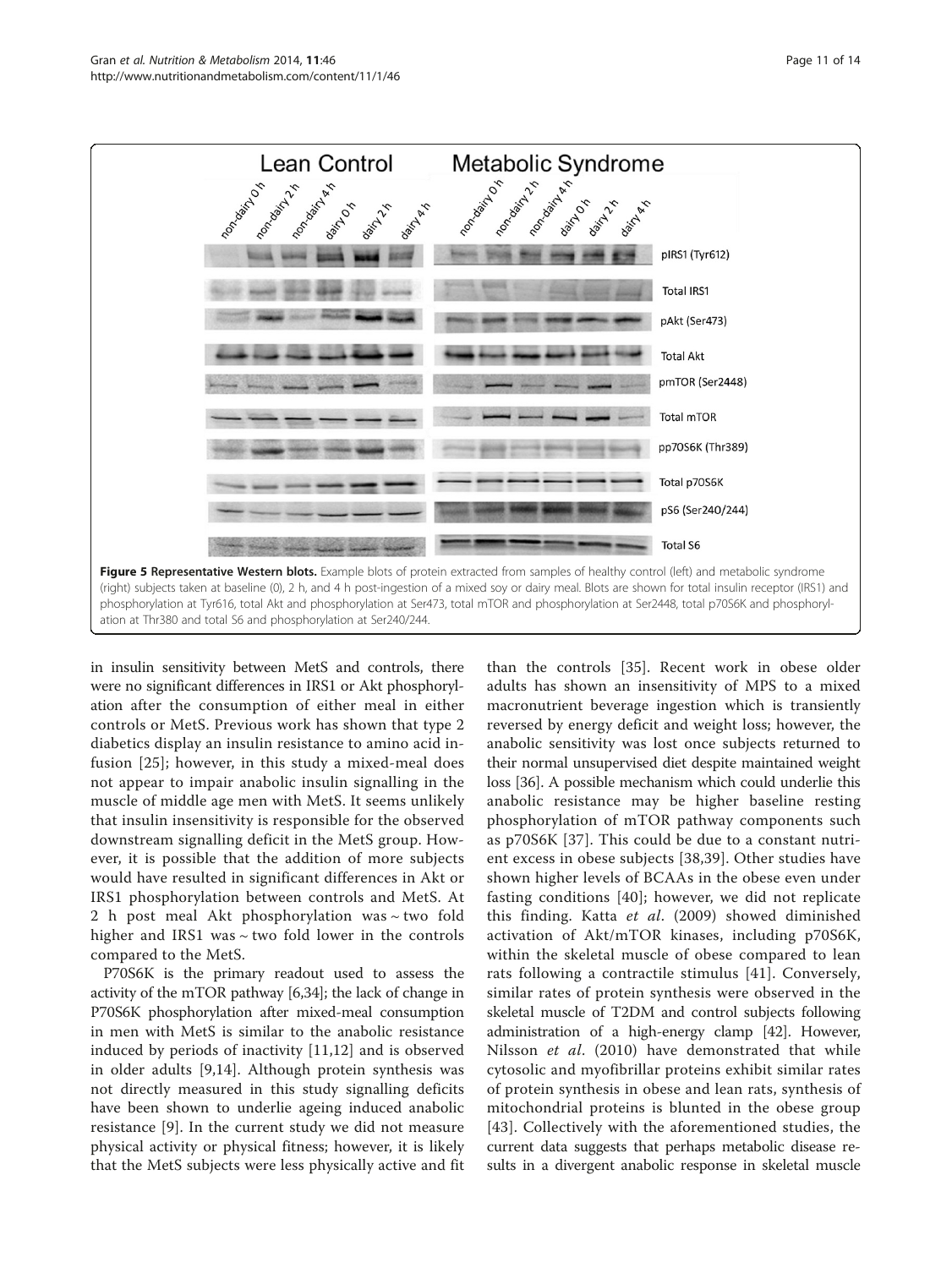<span id="page-11-0"></span>which is influenced by both metabolic irregularities and nutritional stimuli.

The greater S6 activation seen after the consumption of the dairy meal compared with the soy meal suggests that the greater BCAA content of dairy meal was sufficient to induce greater S6 activation. MetS did not affect S6 activation suggesting that S6 and p70S6K are regulated differently. At first it may seem surprising that mTOR phosphorylation was not increased in the healthy controls after the soy meal whereas its downstream target p70S6K was increased; however, the Ser2448 site on mTOR is actually an inhibitory site which is phosphorylated by p70S6K as a negative feedback mechanism [[44\]](#page-13-0). This suggests that prior to the first post meal muscle biopsy (2 h) there may have been transient activation of the mTOR complex as well as p70S6K which was diminished by the time of sampling in the MetS group.

There have been a number of studies which have looked at the effects of different proteins on muscle anabolism however; very little research has addressed the anabolic potential of different mixed meals more closely associated with those consumed in everyday life. A fundamental characteristic of the test meals used in the present study was a large fat content (54 g). Previous research indicates that a high fat diet leads to oversaturation of the oxidative capacity of mitochondria in muscle [\[45\]](#page-13-0). It is unclear if the differences in mTOR and S6 activation in the present study are simply a result of different protein sources [\[18](#page-12-0)] and leucine content or if there is an interaction between the fat or carbohydrate and protein source.

Although this study measured anabolic signalling throughout the mTOR pathway which controls the initiation of protein translation and thus protein synthesis, acute anabolic signalling measurements do not always perfectly line up with measurements of MPS or long term phenotypic change [\[46](#page-13-0),[47\]](#page-13-0). The measurement of anabolic signalling provides a 'snapshot' of the state of protein translation within the muscle; because measurements were made only 2 and 4 hours after meal consumption it is possible that activation prior to the first measurement or between the measurements could have been missed. Future work should directly measure MPS over time to provide an average MPS in the postprandial period.

There are many conflicting reports in the literature concerning anabolic resistance of protein synthesis and anabolic signalling deficits in ageing; even less is known about anabolic resistance or signalling deficits in middle aged men with obesity and metabolic syndrome. We report that MetS is associated with impaired downstream signalling in the mTOR pathway in response to two different high protein mixed meals. Secondarily, we report that other mTOR pathway targets are activated to a

greater degree following dairy mixed consumption compared with a soy based meal matched for protein. The primary novel aspect of this study was the ingestion of a complete breakfast consisting of whole foods rather than an isolated liquid protein supplement. Future work should look to use measurements of muscle protein synthesis to directly assess differences in anabolic sensitivity in subjects with MetS using mixed meals rather than amino acid infusions and clamp methodology.

#### Abbreviations

BCAA: Branched-chain amino acids; IRS1: Insulin receptor substrate 1; MetS: Metabolic syndrome; MPB: Muscle protein breakdown; MPS: Muscle protein synthesis; mTOR: Mammalian target of rapamycin; p70S6K: p70S6 kinase; S6: Ribosomal protein S6; T2DM: Type-2 diabetes mellitus.

#### Competing interests

The authors declare that they have no competing interests.

#### Authors' contributions

The authors responsibilities were as follows; PG conducted the research, analysed the data. AL and ALD assisted with the research. MB was involved in the project conception and study oversight. TR and CS assisted with data analyses. AN and CM conducted the statistical analysis. DT contributed towards final content. AJS designed research and project conception. PG, CM and DCS wrote the manuscript. DCS designed research, project conception and had primary responsibility for final content. All authors read and approved the final manuscript.

#### Acknowledgements

The authors would like to thank the study volunteers. The authors are also exceptionally grateful for the medical support supplied by Dr Andrew Garnham, who undertook all muscle biopsy procedures. The authors also wish to acknowledge the assistance of the Australian Proteome Analysis Facility staff for quantification of the test meals, which was facilitated using infrastructure provided by the Australian Government through the National Collaborative Research Infrastructure Strategy (NCRIS). This project was supported with funding from the Dairy Health and Nutrition Consortium (Bega Cheese/Tatura Milk Industries, Fonterra Australia, Lion Dairy and Drinks, Murray Goulburn Co-operative, Parmalat Australia, Warrnambool Cheese & Butter Factory, Geoffrey Gardiner Foundation, Dairy Australia, and Dairy Innovation Australia). There were no conflicts of interest.

#### Funding

This research was supported by funding from Dairy Health and Nutrition Consortium through project 08131D.

#### Author details

<sup>1</sup>Molecular Nutrition Unit, School of Exercise and Nutrition Sciences, Deakin University, Burwood, Victoria, Australia. <sup>2</sup>Metabolomics Australia, University of Melbourne, Parkville, Victoria, Australia. <sup>3</sup>School of Medicine, Deakin University, Waurn Ponds, Victoria, Australia. <sup>4</sup>The Liggins Institute, Faculty of Medical and Science Health, University of Auckland, 85 Park Road, Grafton, Private Bag 92019, Auckland 1023, New Zealand.

#### Received: 21 July 2014 Accepted: 22 September 2014 Published: 30 September 2014

#### References

- 1. Baron AD, Brechtel G, Wallace P, Edelman SV: Rates and tissue sites of non-insulin- and insulin-mediated glucose uptake in humans. Am J Physiol 1988, 255:E769–E774.
- 2. Bergström J, Fürst P, Norée LO, Vinnars E: Intracellular free amino acids in uremic patients as influenced by amino acid supply. Kidney Int Suppl 1975, 3:345–348.
- 3. Rennie MJ: Exercise- and nutrient-controlled mechanisms involved in maintenance of the musculoskeletal mass. Biochem Soc Trans 2007, 35:1302–1305.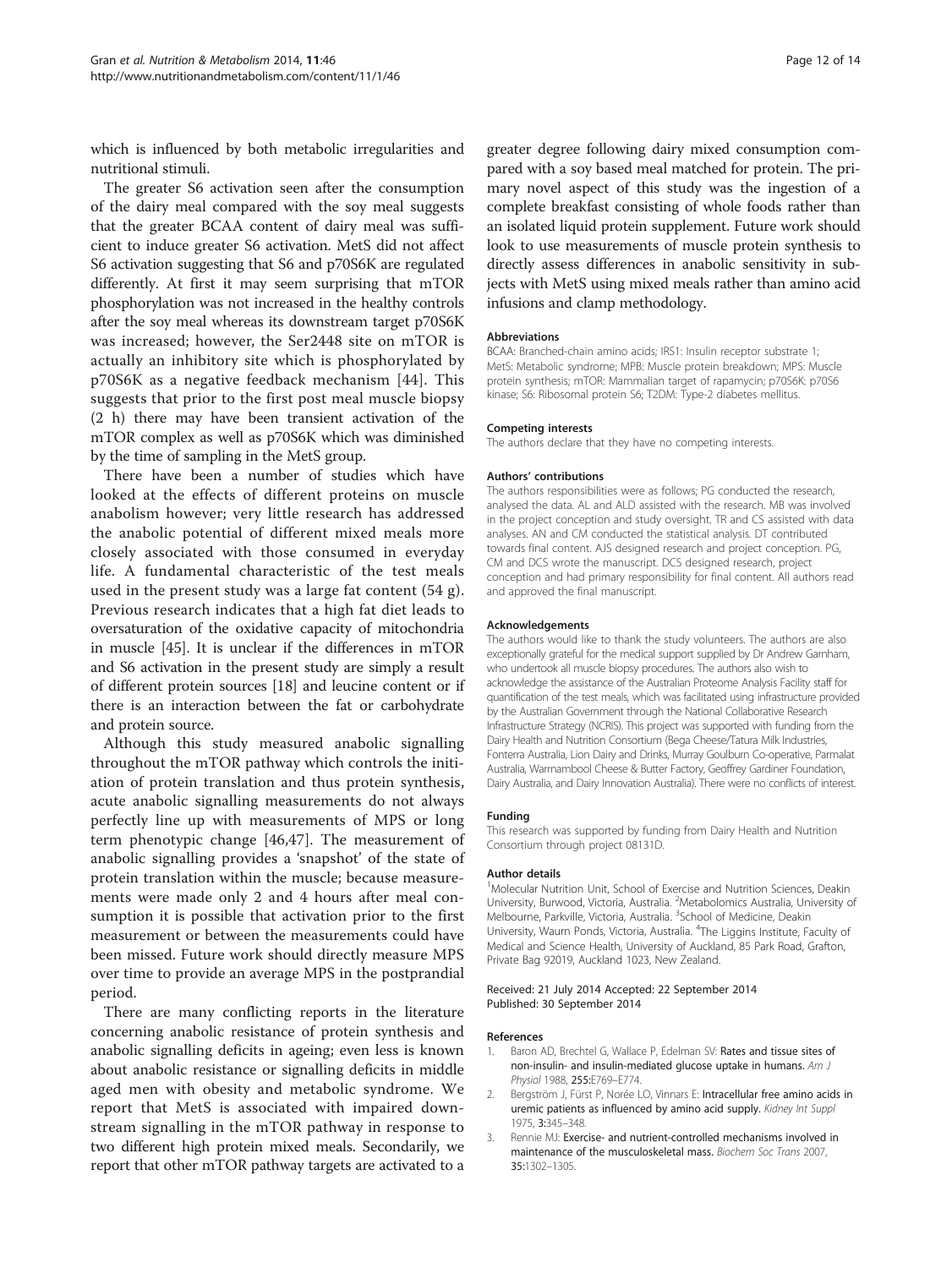- <span id="page-12-0"></span>4. Volpi E, Ferrando AA, Yeckel CW, Tipton KD, Wolfe RR: Exogenous amino acids stimulate net muscle protein synthesis in the elderly. J Clin Invest 1998, 101:2000–2007.
- 5. Glynn EL, Fry CS, Drummond MJ, Dreyer HC, Dhanani S, Volpi E, Rasmussen BB: Muscle protein breakdown has a minor role in the protein anabolic response to essential amino acid and carbohydrate intake following resistance exercise. American journal of physiology Regulatory, integrative and comparative physiology 2010, 299:R533–R540.
- 6. Drummond MJ, Dreyer HC, Fry CS, Glynn EL, Rasmussen BB: Nutritional and contractile regulation of human skeletal muscle protein synthesis and mTORC1 signaling. J Appl Physiol 2009, 106:1374–1384.
- Atherton PJ, Smith K, Etheridge T, Rankin D, Rennie MJ: Distinct anabolic signalling responses to amino acids in C2C12 skeletal muscle cells. Amino Acids 2010, 38:1533–1539.
- Churchward-Venne TA, Burd NA, Mitchell CJ, West DW, Philp A, Marcotte GR, Baker SK, Baar K, Phillips SM: Supplementation of a suboptimal protein dose with leucine or essential amino acids: effects on myofibrillar protein synthesis at rest and following resistance exercise in men. J Physiol 2012, 590:2751–2765.
- 9. Cuthbertson D, Smith K, Babraj J, Leese G, Waddell T, Atherton P, Wackerhage H, Taylor PM, Rennie MJ: Anabolic signaling deficits underlie amino acid resistance of wasting, aging muscle. FASEB J 2005, 19:422–424.
- 10. Reitelseder S, Agergaard J, Doessing S, Helmark IC, Lund P, Kristensen NB, Frystyk J, Flyvbjerg A, Schjerling P, van Hall G, Kjaer M, Holm L: Whey and casein labeled with L-[1-13C]leucine and muscle protein synthesis: effect of resistance exercise and protein ingestion. Am J Physiol Endocrinol Metab 2011, 300:E231–E242.
- 11. Glover EI, Phillips SM, Oates BR, Tang JE, Tarnopolsky MA, Selby A, Smith K, Rennie MJ: Immobilization induces anabolic resistance in human myofibrillar protein synthesis with low and high dose amino acid infusion. J Physiol 2008, 586:6049–6061.
- 12. Breen L, Stokes KA, Churchward-Venne TA, Moore DR, Baker SK, Smith K, Atherton PJ, Phillips SM: Two weeks of reduced activity decreases leg lean mass and induces "anabolic resistance" of myofibrillar protein synthesis in healthy elderly. J Clin Endocrinol Metab 2013, 98:2604-2612.
- 13. Wall BT, Snijders T, Senden JM, Ottenbros CL, Gijsen AP, Verdijk LB, van Loon LJ: Disuse impairs the muscle protein synthetic response to protein ingestion in healthy men. J Clin Endocrinol Metab 2013, 98:4872-4881.
- 14. Burd NA, Gorissen SH, van Loon LJ: Anabolic resistance of muscle protein synthesis with aging. Exerc Sport Sci Rev 2013, 41:169–173.
- 15. Churchward-Venne TA, Breen L, Di Donato DM, Hector AJ, Mitchell CJ, Moore DR, Stellingwerff T, Breuille D, Offord EA, Baker SK, Phillips SM: Leucine supplementation of a low-protein mixed macronutrient beverage enhances myofibrillar protein synthesis in young men: a double-blind, randomized trial. Am J Clin Nutr 2014, 99:276–286.
- 16. Glynn E, Fry C, Drummond M, Timmerman K, Dhanani S, Volpi E, Rasmussen B: Excess leucine intake enhances muscle anabolic signaling but not net protein anabolism in young men and women. J Nutr 2010, 140:1970–1976.
- 17. Norton LE, Layman DK, Bunpo P, Anthony TG, Brana DV, Garlick PJ: The leucine content of a complete meal directs peak activation but not duration of skeletal muscle protein synthesis and mammalian target of rapamycin signaling in rats. J Nutr 2009, 139:1103–1109.
- 18. Wilkinson SB, Tarnopolsky MA, Macdonald MJ, Macdonald JR, Armstrong D, Phillips SM: Consumption of fluid skim milk promotes greater muscle protein accretion after resistance exercise than does consumption of an isonitrogenous and isoenergetic soy-protein beverage. Am J Clin Nutr 2007, 85:1031–1040.
- 19. Manders RJ, Koopman R, Beelen M, Gijsen AP, Wodzig WK, Saris WH, van Loon LJ: The muscle protein synthetic response to carbohydrate and protein ingestion is not impaired in men with longstanding type 2 diabetes. J Nutr 2008, 138:1079–1085.
- 20. Gaudichon C, Mahe S, Benamouzig R, Luengo C, Fouillet H, Dare S, Van Oycke M, Ferriere F, Rautureau J, Tome D: Net postprandial utilization of [15 N]-labeled milk protein nitrogen is influenced by diet composition in humans. J Nutr 1999, 129:890–895.
- 21. Mariotti F, Mahe S, Benamouzig R, Luengo C, Dare S, Gaudichon C, Tome D: Nutritional value of [15 N]-soy protein isolate assessed from ileal digestibility and postprandial protein utilization in humans. J Nutr 1999, 129:1992–1997.
- 22. Burke LM, Winter JA, Cameron-Smith D, Enslen M, Farnfield M, Decombaz J: Effect of intake of different dietary protein sources on plasma amino Acid profiles at rest and after exercise. Int J Sport Nutr Exerc Metab 2012, 22:452–462.
- 23. Grundy SM: Metabolic syndrome pandemic. Arterioscler Thromb Vasc Biol 2008, 28:629–636.
- 24. Park SW, Goodpaster BH, Strotmeyer ES, de Rekeneire N, Harris TB, Schwartz AV, Tylavsky FA, Newman AB: Decreased muscle strength and quality in older adults with type 2 diabetes: the health, aging, and body composition study. Diabetes 2006, 55:1813–1818.
- Pereira S, Marliss EB, Morais JA, Chevalier S, Gougeon R: Insulin resistance of protein metabolism in type 2 diabetes. Diabetes 2008, 57:56–63.
- 26. Bassil M, Burgos S, Marliss EB, Morais JA, Chevalier S, Gougeon R: Hyperaminoacidaemia at postprandial levels does not modulate glucose metabolism in type 2 diabetes mellitus. Diabetologia 2011, 54:1810–1818.
- 27. Alberti KG, Zimmet P, Shaw J: Metabolic syndrome–a new world-wide definition. A consensus statement from the international diabetes federation. Diabet Med 2006, 23:469–480.
- 28. Bergström J: Percutaneous needle biopsy of skeletal muscle in physiological and clinical research. Scand J Clin Laboratory Invest 1975, 35:609–616.
- 29. Evans W, Phinney S, Ivy J: Suction applied to a muscle biopsy maximises sample size. Med Sci Sport Exer 1982, 14:101-102.
- 30. Bonham MP, Linderborg KM, Dordevic A, Larsen AE, Nguo K, Weir JM, Gran P, Luotonen MK, Meikle PJ, Cameron-Smith D, Kallio HP, Sinclair AJ: Lipidomic profiling of chylomicron triacylglycerols in response to high fat meals. Lipids 2013, 48:39–50.
- 31. Cohen SA, Michaud DP: Synthesis of a fluorescent derivatizing reagent, 6-aminoquinolyl-N-hydroxysuccinimidyl carbamate, and its application for the analysis of hydrolysate amino acids via high-performance liquid chromatography. Anal Biochem 1993, 211:279–287.
- 32. Matthews DR, Hosker JP, Rudenski AS, Naylor BA, Treacher DF, Turner RC: Homeostasis model assessment: insulin resistance and beta-cell function from fasting plasma glucose and insulin concentrations in man. Diabetologia 1985, 28:412–419.
- 33. Emoto M, Nishizawa Y, Maekawa K, Hiura Y, Kanda H, Kawagishi T, Shoji T, Okuno Y, Morii H: Homeostasis model assessment as a clinical index of insulin resistance in type 2 diabetic patients treated with sulfonylureas. Diabetes Care 1999, 22:818–822.
- 34. Bodine SC, Stitt TN, Gonzalez M, Kline WO, Stover GL, Bauerlein R, Zlotchenko E, Scrimgeour A, Lawrence JC, Glass DJ, Yancopoulos GD: Akt/mTOR pathway is a crucial regulator of skeletal muscle hypertrophy and can prevent muscle atrophy in vivo. Nat Cell Biol 2001, 3:1014–1019.
- 35. Laaksonen DE, Lakka HM, Salonen JT, Niskanen LK, Rauramaa R, Lakka TA: Low levels of leisure-time physical activity and cardiorespiratory fitness predict development of the metabolic syndrome. Diabetes Care 2002, 25:1612–1618.
- 36. Villareal DT, Smith GI, Shah K, Mittendorfer B: Effect of weight loss on the rate of muscle protein synthesis during fasted and fed conditions in obese older adults. Obesity (Silver Spring) 2012, 20:1780–1786.
- 37. Drake JC, Alway SE, Hollander JM, Williamson DL: AICAR treatment for 14 days normalizes obesity-induced dysregulation of TORC1 signaling and translational capacity in fasted skeletal muscle. American journal of physiology Regulatory, integrative and comparative physiology 2010, 299:R1546–R1554.
- 38. Felig P, Marliss E, Cahill GF Jr: Plasma amino acid levels and insulin secretion in obesity. N Engl J Med 1969, 281:811-816.
- 39. Krebs M, Krssak M, Bernroider E, Anderwald C, Brehm A, Meyerspeer M, Nowotny P, Roth E, Waldhausl W, Roden M: Mechanism of amino acid-induced skeletal muscle insulin resistance in humans. Diabetes 2002, 51:599–605.
- 40. Hung GK, Wang TJ, Ciuffreda KJ, Semmlow JL: Suppression of sensitivity to surround displacement during vergence eye movements. Exp Neurol 1989, 105:300–305.
- 41. Katta A, Karkala SK, Wu M, Meduru S, Desai DH, Rice KM, Blough ER: Lean and obese Zucker rats exhibit different patterns of p70s6 kinase regulation in the tibialis anterior muscle in response to high-force muscle contraction. Muscle Nerve 2009, 39:503–511.
- Bell JA, Volpi E, Fujita S, Cadenas JG, Sheffield-Moore M, Rasmussen BB: Skeletal muscle protein anabolic response to increased energy and insulin is preserved in poorly controlled type 2 diabetes. J Nutr 2006, 136:1249–1255.